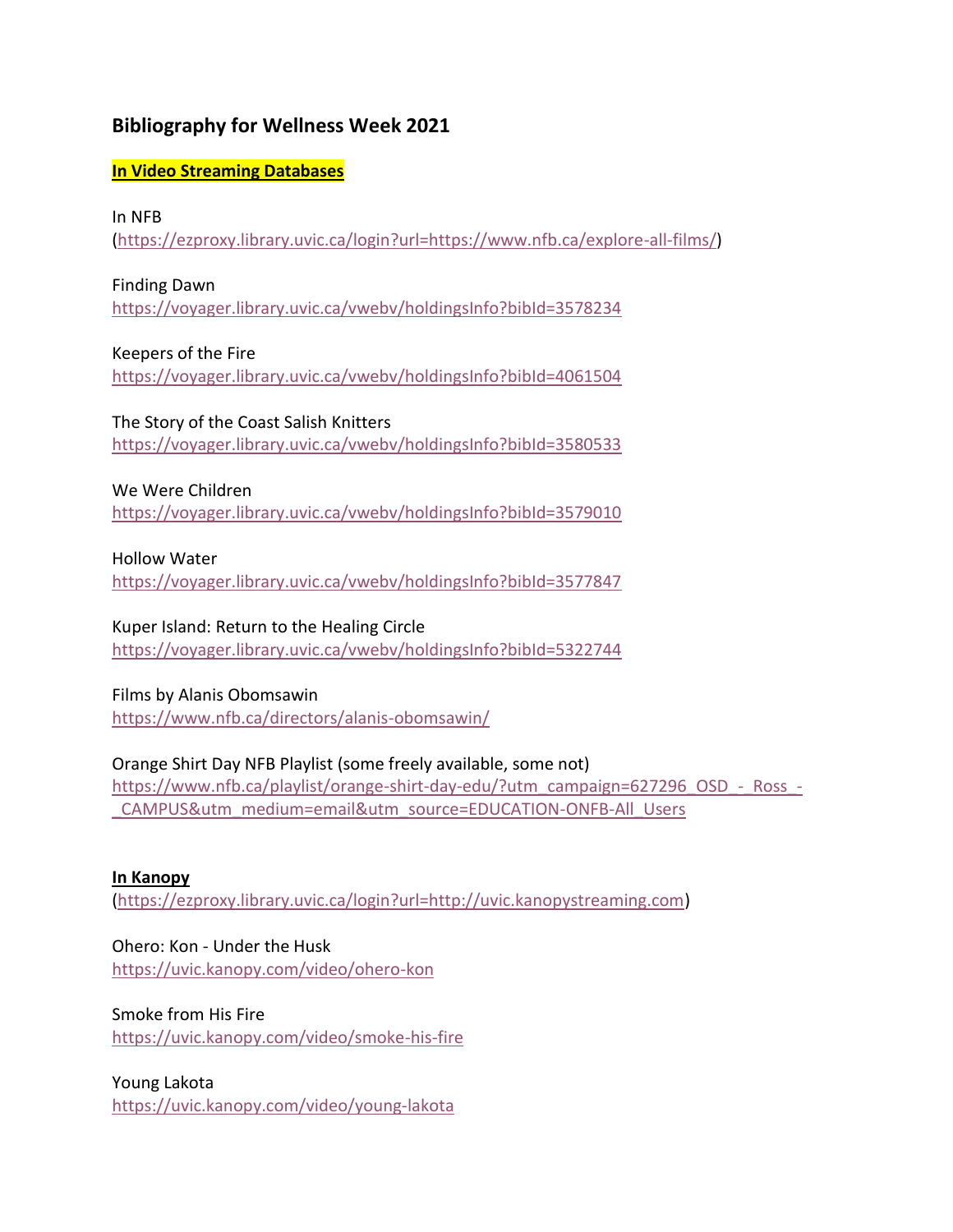#### Language Healers <https://uvic.kanopy.com/video/language-healers-4>

#### **Videos Available Online**

## Zuya ("the journey")

<https://www.facebook.com/nctr.ca/videos/zuya-the-journey/898198123920252>

Rosie on Reconciliation <https://www.facebook.com/nctr.ca/videos/rosie-on-reconciliation/665559731065749/>

Traditional Healing – animated short [https://www.facebook.com/933534973335967/videos/673778710179714/?\\_\\_so\\_\\_=channel\\_t](https://www.facebook.com/933534973335967/videos/673778710179714/?__so__=channel_tab&__rv__=all_videos_card) ab& rv =all videos card

#### Family Healing

https://www.facebook.com/933534973335967/videos/1057656394677711/? so =channel tab& rv =all videos card

## Magit's Doll

https://www.facebook.com/933534973335967/videos/1004123946731326/? so =channel tab& rv =all videos card

#### I am me – Two-Spirit Wellness

https://www.facebook.com/933534973335967/videos/376969806824810/? so =channel\_t ab& rv =all videos card

# Slam poem: Intergenerational survivors of residential schools

[https://www.facebook.com/933534973335967/videos/344842573431189/?\\_\\_so\\_\\_=channel\\_t](https://www.facebook.com/933534973335967/videos/344842573431189/?__so__=channel_tab&__rv__=all_videos_card) ab& rv =all videos card

# **Podcasts and Radio Programs**

# CKUA Indigenous Pathways <https://ckua.com/indigenouspathways/>

# Indigenous Music Countdown

<https://www.indigenousmusiccountdown.com/>

# The Zone Orange Shirt Day <https://www.thezone.fm/2020/09/30/orange-shirt-day/>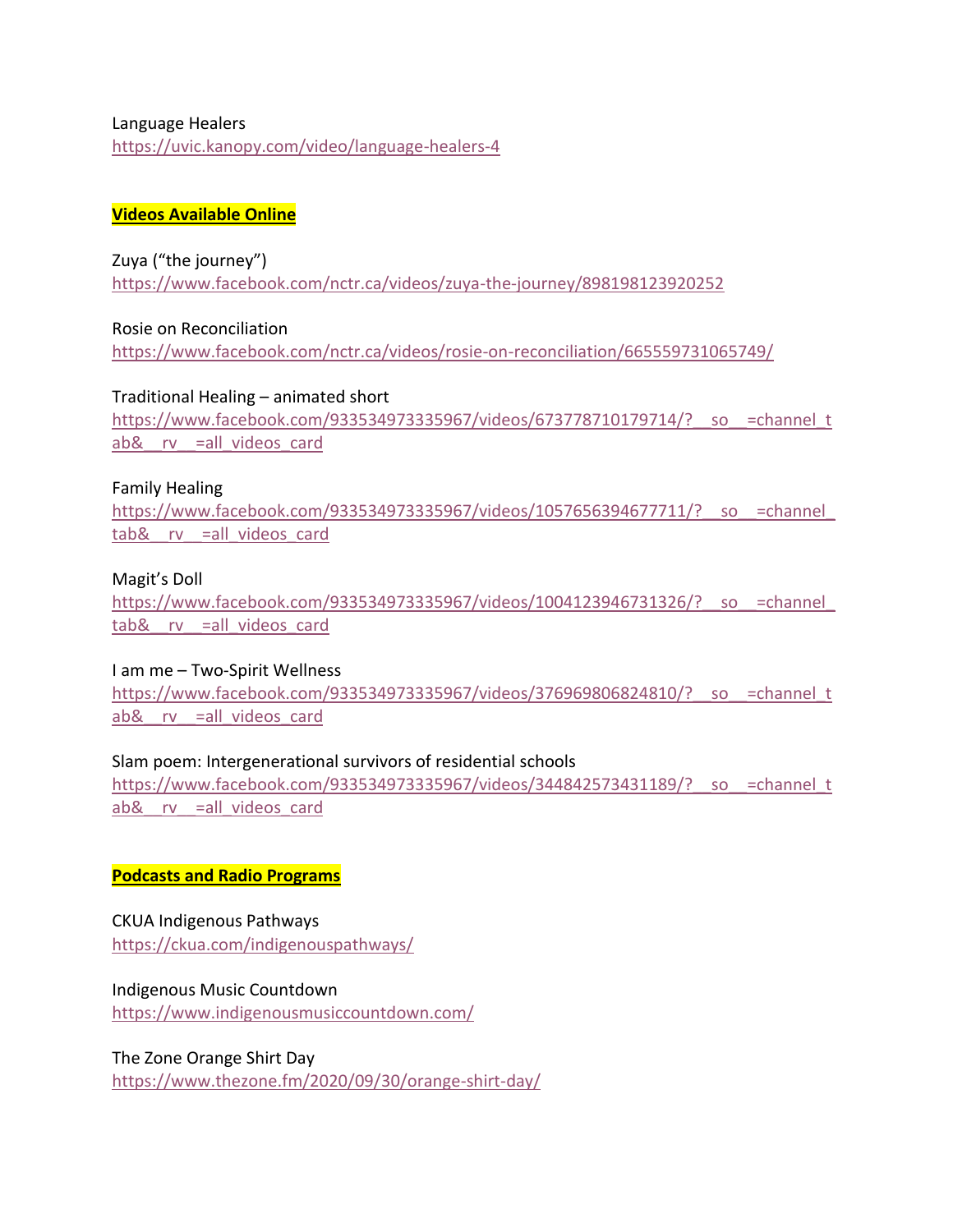#### INDIGEFI (Modern Indigenous Music)

A weekly one-hour show featuring an eclectic blend of modern Indigenous music <http://www.indigefi.org/>

#### Unreserved

The radio space for Indigenous community, culture, and conversation. Host Falen Johnson takes you straight into Indigenous Canada, from Halifax to Haida Gwaii, from Shamattawa to Ottawa, introducing listeners to the storytellers, culture makers and community shakers from across the country.

<https://www.cbc.ca/programguide/program/unreserved>

## **Other Resources**

#### First Nations Perspective on Health and Wellness

[https://www.fnha.ca/wellness/wellness-and-the-first-nations-health-authority/first-nations](https://www.fnha.ca/wellness/wellness-and-the-first-nations-health-authority/first-nations-perspective-on-wellness)[perspective-on-wellness](https://www.fnha.ca/wellness/wellness-and-the-first-nations-health-authority/first-nations-perspective-on-wellness)

# Thunderbird Partnership Foundation on First Peoples Wellness Circle

<https://thunderbirdpf.org/about-tpf/first-peoples-wellness-circle/>

Turtle Lodge, MB <http://onjisay-aki.org/turtle-lodge>

#### What is Mindsight?

<https://www.psychalive.org/what-is-mindsight-an-interview-with-dr-dan-siegel/>

#### Mikomosis and the Wetiko

<https://voyager.library.uvic.ca/vwebv/holdingsInfo?bibId=3389099>

#### Victoria Native Friendship Centre Library

<http://www.vnfc.ca/the-bruce-parisian-library>

#### VNFC Bruce Parisian Library

<https://www.librarycat.org/lib/vnfc>

#### **DVD in the library catalogue**

Without Words Presents the personal stories of two elderly survivors: one of the Holocaust, and one of the Canadian residential school system. <https://voyager.library.uvic.ca/vwebv/holdingsInfo?bibId=3579928>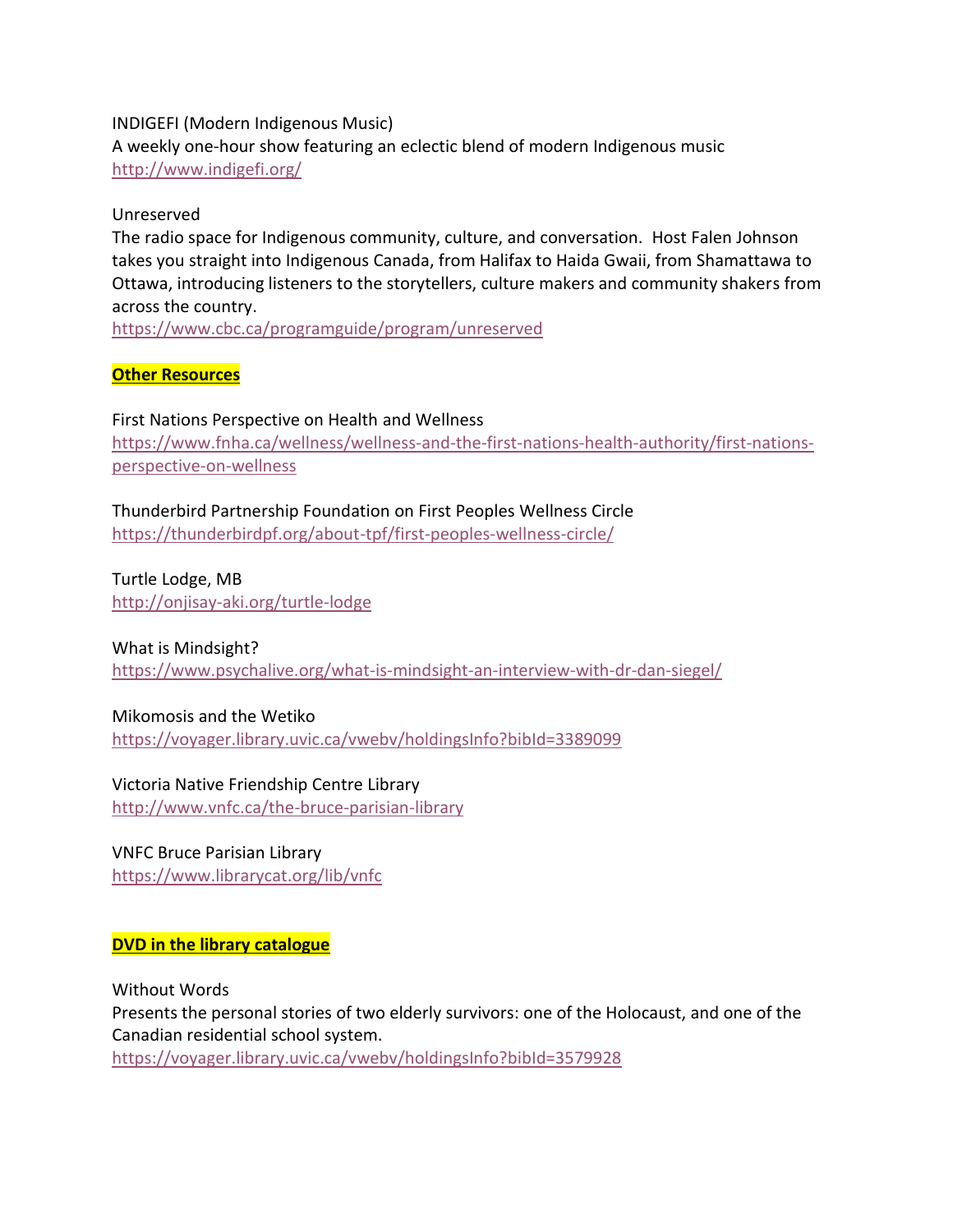The Warmth of Love (video recording): The Four Seasons of Sophie Thomas <https://voyager.library.uvic.ca/vwebv/holdingsInfo?bibId=1612739>

Indigenous Plant Diva <https://voyager.library.uvic.ca/vwebv/holdingsInfo?bibId=4061572>

Hózhó of Native Women

<https://voyager.library.uvic.ca/vwebv/holdingsInfo?bibId=4647579>

Health and wellness [video recording]: three aboriginal profiles <https://voyager.library.uvic.ca/vwebv/holdingsInfo?bibId=1733879>

Smoke from His Fire <https://voyager.library.uvic.ca/vwebv/holdingsInfo?bibId=3433910>

The Mind of the Child

<https://voyager.library.uvic.ca/vwebv/holdingsInfo?bibId=4307305>

## **CDs in the library**

We are the Halluci Nation / A Tribe Called Red <https://voyager.library.uvic.ca/vwebv/holdingsInfo?bibId=3737913>

Nation II Nation / A Tribe Called Red <https://voyager.library.uvic.ca/vwebv/holdingsInfo?bibId=3737912>

**Print Resources: Local Lands and territories**

SENĆOŦEN: A dictionary of the Saanich language <http://voyager.library.uvic.ca/vwebv/holdingsInfo?bibId=4155052>

SENĆOŦEN Classified Word List <http://saanich.montler.net/WordList/index.htm>

The Care-takers: The Re-emergence of the Saanich Indian Map <http://ezproxy.library.uvic.ca/login?url=http://waves-vagues.dfo-mpo.gc.ca/Library/181814.pdf>

Hiking Guide to the Big Trees of Southwestern British Columbia <https://voyager.library.uvic.ca/vwebv/holdingsInfo?bibId=33327>

Hiking the West Coast of Vancouver Island <https://voyager.library.uvic.ca/vwebv/holdingsInfo?bibId=5112092>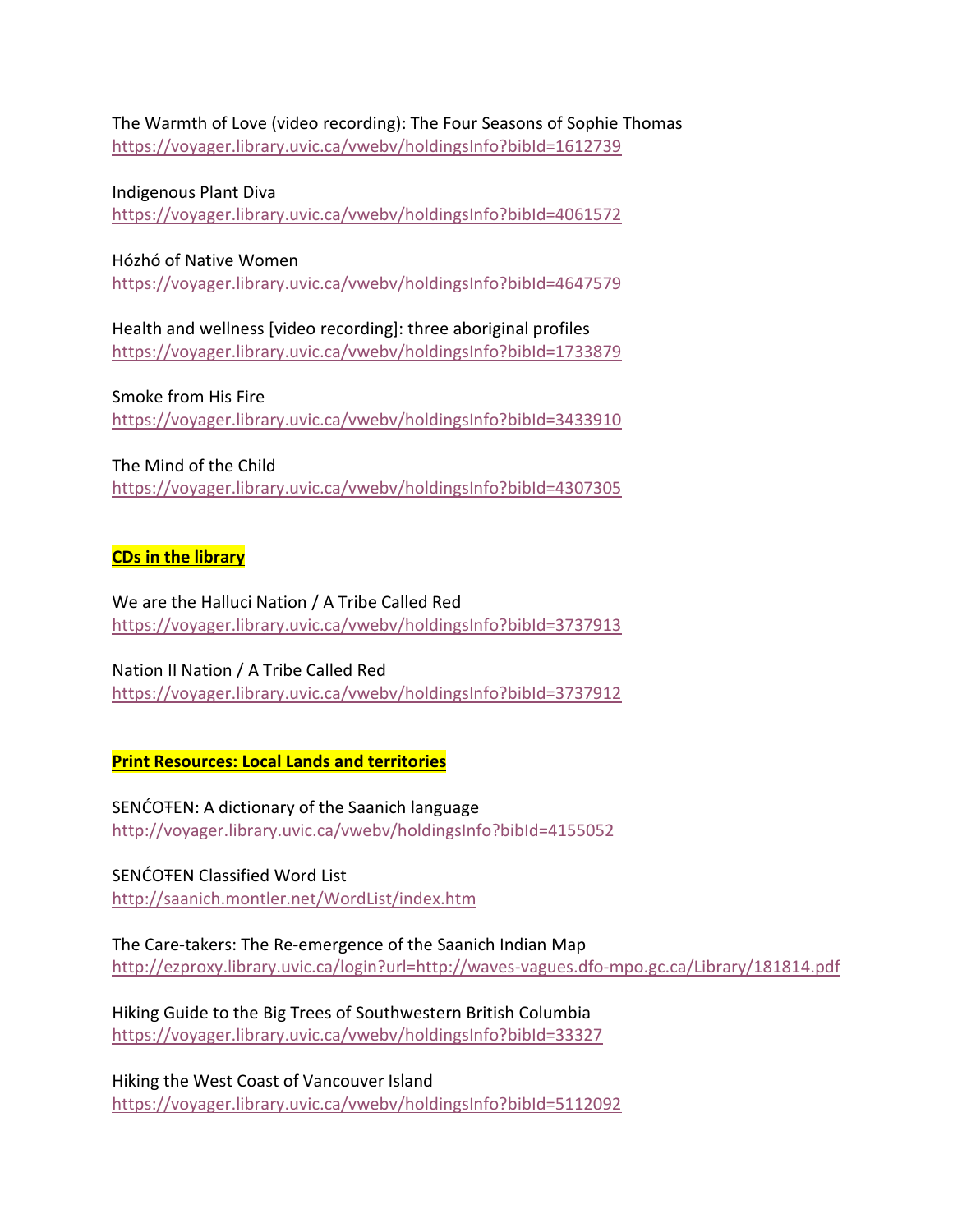**Print Resources: Resources for healing and wellness**

Salt Water People <https://voyager.library.uvic.ca/vwebv/holdingsInfo?bibId=39048>

Healing Traditions: The Mental Health of Aboriginal Peoples in Canada <https://voyager.library.uvic.ca/vwebv/holdingsInfo?bibId=1658176>

Coming Full Circle: Spirituality and Wellness among Native Communities in the Pacific Northwest <https://voyager.library.uvic.ca/vwebv/holdingsInfo?bibId=3070911>

Religion and Healing in Native America: Pathways for Renewal <https://voyager.library.uvic.ca/vwebv/holdingsInfo?bibId=1625783>

Ancient Pathways, Ancestral Knowledge: Ethnobotany and Ecological Wisdom of Indigenous Peoples of Northwestern North America <https://voyager.library.uvic.ca/vwebv/holdingsInfo?bibId=3165822>

Ripple Effect of Resiliency: Strategies for Fostering Resiliency with Indigenous Children <https://voyager.library.uvic.ca/vwebv/holdingsInfo?bibId=3082574>

Our Spirits Listen: The Life and Contributions of Fred John <https://voyager.library.uvic.ca/vwebv/holdingsInfo?bibId=4113710>

Speaking Our Truth: A Journey of Reconciliation <https://voyager.library.uvic.ca/vwebv/holdingsInfo?bibId=3899365>

Tilly: A Story of Hope and Resilience <https://voyager.library.uvic.ca/vwebv/holdingsInfo?bibId=3103220>

A Healing Journey (electronic resource): Reclaiming Wellness <https://voyager.library.uvic.ca/vwebv/holdingsInfo?bibId=3503232>

In the Realm of Hungry Ghosts: Close Encounters with Addiction <https://voyager.library.uvic.ca/vwebv/holdingsInfo?bibId=4337868>

Hidden Lives (electronic resource): Coming Out on Mental Illness <https://voyager.library.uvic.ca/vwebv/holdingsInfo?bibId=5112071>

Reclaiming Youth at Risk: Our Hope for the Future <https://voyager.library.uvic.ca/vwebv/holdingsInfo?bibId=519303>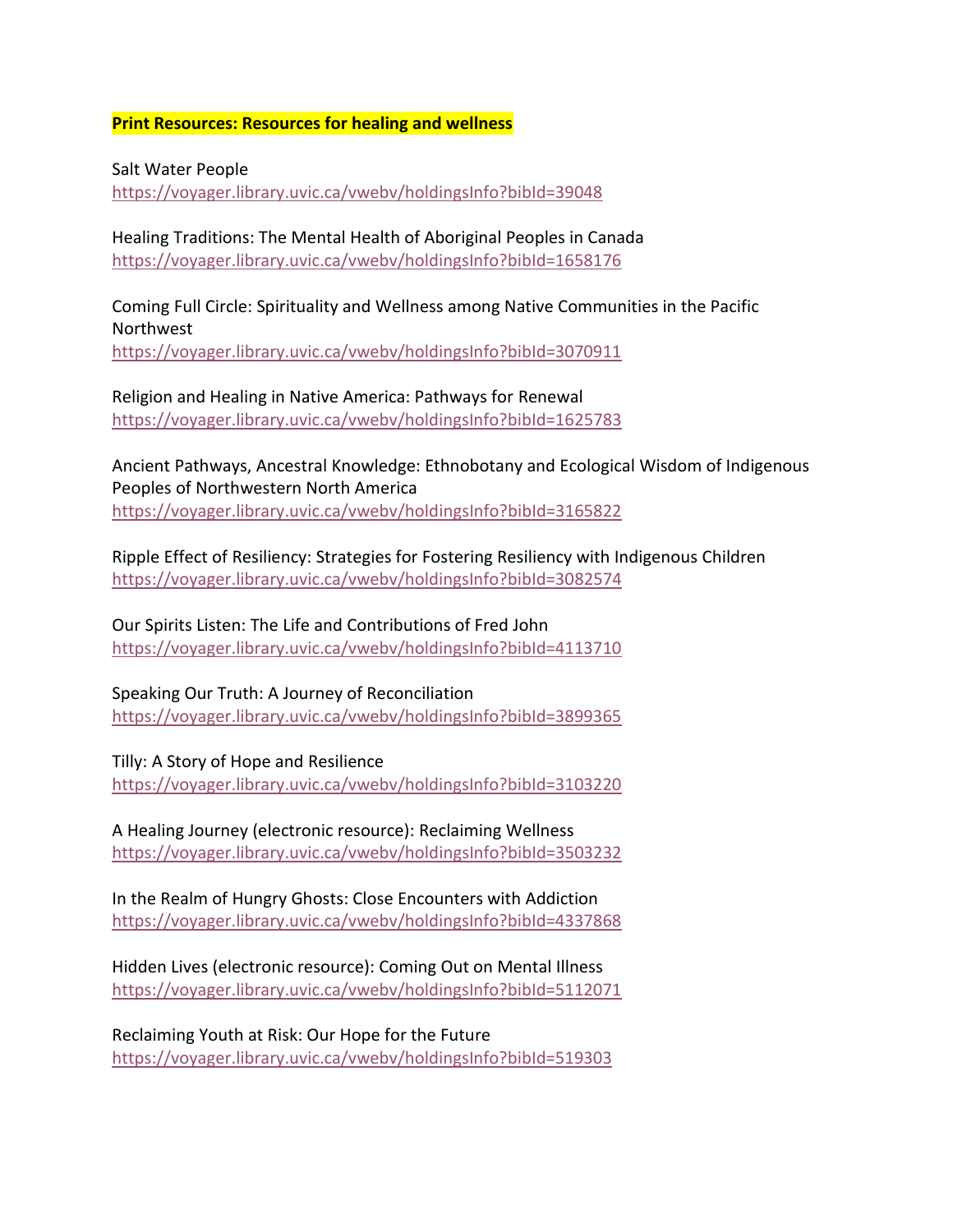Arts of Engagement: Taking Aesthetic Action In and Beyond the Truth and Reconciliation Commission of Canada <https://voyager.library.uvic.ca/vwebv/holdingsInfo?bibId=3574771>

Resurgence and Reconciliation: Indigenous-settler Relations and Earth Teachings <https://voyager.library.uvic.ca/vwebv/holdingsInfo?bibId=4320040>

Final report of the Truth and Reconciliation Commission of Canada <https://voyager.library.uvic.ca/vwebv/holdingsInfo?bibId=3316868>

Indigenous Healing: Exploring Traditional Paths <https://voyager.library.uvic.ca/vwebv/holdingsInfo?bibId=3156418>

Aboriginal Healing in Canada (electronic resource): Studies in Therapeutic Meaning and Practice <https://voyager.library.uvic.ca/vwebv/holdingsInfo?bibId=3854867>

Routledge Handbook of Indigenous Wellbeing <https://voyager.library.uvic.ca/vwebv/holdingsInfo?bibId=4949363>

Legacy (electronic resource): Trauma, Story, and Indigenous Healing <https://voyager.library.uvic.ca/vwebv/holdingsInfo?bibId=5113336>

In My Own Moccasins: A Memoir of Resilience <https://voyager.library.uvic.ca/vwebv/holdingsInfo?bibId=4753228>

Seven Sacred Truths: Poems <https://voyager.library.uvic.ca/vwebv/holdingsInfo?bibId=4726663>

The Medicine of Peace: Indigenous Youth Decolonizing Healing and Resisting Violence <https://voyager.library.uvic.ca/vwebv/holdingsInfo?bibId=3880881>

Indigenous Cultures and Mental Health Counselling: Four Directions for Integration with Counselling Psychology <https://voyager.library.uvic.ca/vwebv/holdingsInfo?bibId=4933025>

Journey to Healing (electronic resource): Aboriginal People with Addiction and Mental Health Issues: What Health, Social Service and Justice Workers Need to Know <https://voyager.library.uvic.ca/vwebv/holdingsInfo?bibId=5113022>

Urban Indigenous People: Stories of Healing in the City <https://voyager.library.uvic.ca/vwebv/holdingsInfo?bibId=3575449>

The Outside Circle

<https://voyager.library.uvic.ca/vwebv/holdingsInfo?bibId=3624988>